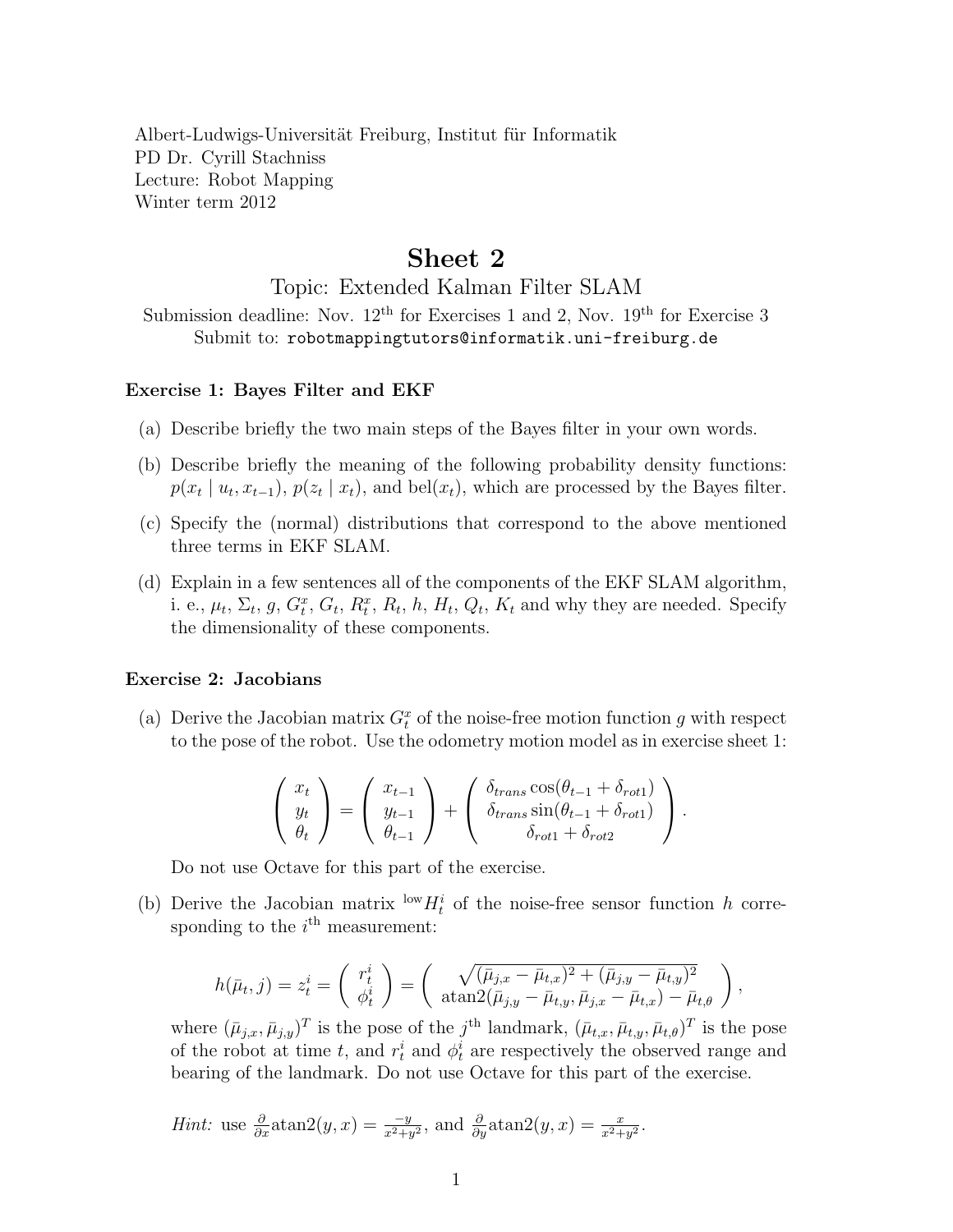## Exercise 3: Implement an EKF SLAM System

Implement an extended Kalman filter SLAM (EKF SLAM) system. To support this task, we provide a small Octave framework (see course website). The framework contains the following folders:

data contains files representing the world definition and sensor readings.

octave contains the EKF SLAM framework with stubs to complete.

plots this folder is used to store images.

The below mentioned tasks should be implemented inside the framework in the directory octave by completing the stubs.

After implementing the missing parts, you can run the EKF SLAM system. To do that, change into the directory octave and launch *Octave*. Type  $ext{est\_slam}$  to start the main loop (this may take some time). The program plots the current belief of the robot (pose and landmarks) in the directory plots. You can use the images for debugging and to generate an animation. For example, you can use ffmpeg from inside the plots directory as follows:

ffmpeg -r 10 -b 500000 -i ekf\_%03d.png ekf\_slam.mp4

(a) Implement the prediction step of the EKF SLAM algorithm in the file  ${\tt prediction\_step.m.}$  Use the Jacobian  $G_t^x$  you derived above to construct the full Jacobian matrix  $G_t$ . For the noise in the motion model, assume

$$
R_t^x = \left(\begin{array}{ccc} 0.1 & 0 & 0 \\ 0 & 0.1 & 0 \\ 0 & 0 & 0.01 \end{array}\right).
$$

(b) Implement the correction step in the file correction step.m. The argument  $z$  of this function is a struct array containing m landmark observations made at time step t. Each observation  $z(i)$  has an id  $z(i)$ .id, a range  $z(i)$ .range, and a bearing  $z(i)$ . bearing.

Iterate over all measurements  $(i = 1, \ldots, m)$  and compute  $H_t^i$  using the Jacobian you derived above. You should compute a block Jacobian matrix  $H_t$  by stacking the  $H_t^i$  matrices corresponding to the individual measurements. Use it to compute the Kalman gain and update the system mean and covariance after the for-loop. For the noise in the sensor model, assume that  $Q_t$  is a diagonal square matrix as follows

$$
Q_t = \left( \begin{array}{cccc} 0.01 & 0 & 0 & \cdots \\ 0 & 0.01 & 0 & \cdots \\ 0 & 0 & 0.01 & \cdots \\ \vdots & \vdots & \vdots & \ddots \end{array} \right) \in \mathbb{R}^{2m \times 2m}.
$$